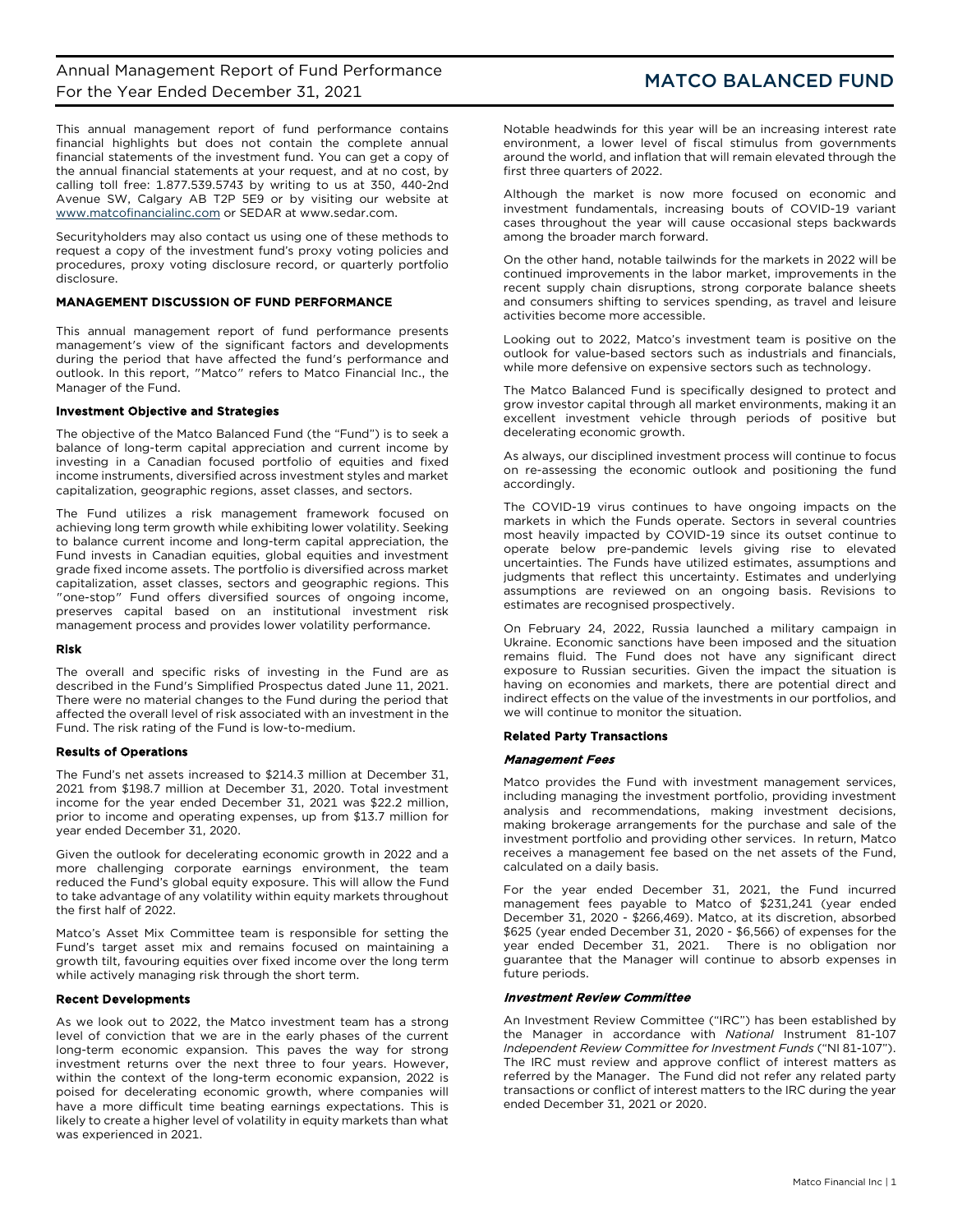# FINANCIAL HIGHLIGHTS

The following tables show selected key financial information about the Fund and are intended to help you understand the Fund's financial performance over the past 7 years.

# The Fund's Net Assets per Unit (1)(2)(3)(4)

| <b>SERIES A</b>                                               | 2021         | 2020             | 2019         | 2018         | 2017           | 2016         | 2015         |
|---------------------------------------------------------------|--------------|------------------|--------------|--------------|----------------|--------------|--------------|
| Net assets, beginning of period/year(1)(2)                    | 12.57        | 11.91            | 11.46        | 12.62        | 12.24          | 12.28        | 11.76        |
|                                                               |              |                  |              |              |                |              |              |
| Increase (decrease) from operations <sup>(2):</sup>           |              |                  |              |              |                |              |              |
| Total revenue                                                 | 0.31         | 0.21             | 0.42         | 0.24         | 0.28           | 0.30         | 0.28         |
| Total expenses                                                | (0.25)       | (0.22)           | (0.23)       | (0.24)       | (0.25)         | (0.23)       | (0.25)       |
| Net realized gains (losses)                                   | 0.48         | 0.09             | 0.32         | 0.44         | 0.46           | 1.47         | 0.35         |
| Net unrealized gains (losses)                                 | 0.63         | 0.67             | 0.46         | (0.98)       | 0.35           | 0.23         | 0.15         |
| Total increase (decrease) from operations <sup>(2)</sup> :    | 1.17         | 0.75             | 0.97         | (0.54)       | 0.84           | 1.77         | 0.53         |
| Distributions $(3)$ :                                         |              |                  |              |              |                |              |              |
| From net investment income (excluding                         |              |                  |              |              |                |              |              |
| dividends)                                                    | (0.03)       | (0.01)           | (0.20)       | (0.04)       | (0.03)         | (0.03)       | (0.02)       |
| From dividends                                                | (0.04)       |                  | (0.03)       | (0.06)       | (0.06)         | (0.04)       | (0.01)       |
| From capital gains                                            | (0.26)       |                  | (0.25)       | (0.42)       | (0.36)         | (0.68)       |              |
| Total distributions:                                          | (0.32)       | (0.01)           | (0.48)       | (0.52)       | (0.45)         | (0.75)       | (0.03)       |
| Net assets, end of period/year                                | 13.39        | 12.57            | 11.91        | 11.46        | 12.62          | 12.24        | 12.28        |
|                                                               |              |                  |              |              |                |              |              |
| <b>Ratios and Supplemental Data</b>                           |              |                  |              |              |                |              |              |
| Total net asset value(4)(5)                                   | \$690,638    | \$694,816        | \$972,068    | \$1,079,459  | \$1,546,799    | \$850,450    | \$333,709    |
| Number of units outstanding(5)                                | 51,571       | 55,258           | 81,586       | 94,166       | 122,545        | 69,474       | 27.186       |
| Management expense ratio <sup>(6)</sup>                       | 1.96%        | 2.08%            | 2.27%        | 2.08%        | 1.94%          | 1.77%        | 2.04%        |
| Management expense ratio before absorptions <sup>(6)</sup>    | 1.96%        | 2.09%            | 2.27%        | 2.08%        | 1.94%          | 1.77%        | 2.04%        |
| Portfolio turnover rate(7)                                    | 16.65%       | 31.24%           | 64.60%       | 16.89%       | 163.96%        | 90.22%       | 115.30%      |
| Trading expense ratio <sup>(8)</sup>                          | 0.04%        | 0.07%            | 0.04%        | 0.06%        | 0.04%          | 0.09%        | 0.02%        |
| Net asset value per unit                                      | \$13.39      | \$12.57          | \$11.91      | \$11.46      | \$12.62        | \$12.24      | \$12.28      |
|                                                               |              |                  |              |              |                |              |              |
|                                                               |              |                  |              |              |                |              |              |
| <b>SERIES F</b>                                               | 2021         | 2020             | 2019         | 2018         | 2017           | 2016         | 2015         |
| Net assets, beginning of period/year(1)(2)                    | 12.56        | 11.89            | 11.33        | 12.41        | 12.01          | 12.05        | 11.58        |
| Increase (decrease) from operations <sup>(2):</sup>           |              |                  |              |              |                |              |              |
| Total revenue                                                 | 0.31         | 0.22             | 0.39         | 0.25         | 0.28           | 0.28         | 0.31         |
|                                                               | (0.15)       | (0.13)           | (0.14)       | (0.14)       |                |              | (0.14)       |
| Total expenses                                                | 0.49         | 0.09             | 0.31         | 0.41         | (0.15)<br>0.45 | (0.15)       | 0.28         |
| Net realized gains (losses)                                   |              |                  |              |              |                | 0.93         |              |
| Net unrealized gains (losses)                                 | 0.61         | 0.47             | 0.57         | (1.07)       | 0.32           | (0.19)       | 0.18         |
| Total increase (decrease) from<br>operations <sup>(2)</sup> : | 1.26         | 0.65             | 1.13         | (0.55)       | 0.90           | 0.87         | 0.63         |
|                                                               |              |                  |              |              |                |              |              |
| Distributions <sup>(3)</sup> :                                |              |                  |              |              |                |              |              |
| From net investment income (excluding                         | (0.06)       | (0.06)           | (0.23)       | (0.06)       | (0.06)         | (0.09)       | (0.12)       |
| dividends)                                                    |              |                  |              |              |                |              |              |
| From dividends                                                | (0.09)       | (0.02)           | (0.04)       | (0.08)       | (0.09)         | (0.07)       | (0.06)       |
| From capital gains                                            | (0.26)       |                  | (0.25)       | (0.42)       | (0.36)         | (0.17)       |              |
| Total distributions:                                          | (0.41)       | (0.08)           | (0.52)       | (0.56)       | (0.51)         | (0.87)       | (0.18)       |
| Net assets, end of period/year                                | 13.38        | 12.56            | 11.89        | 11.33        | 12.41          | 12.01        | 12.05        |
|                                                               |              |                  |              |              |                |              |              |
| <b>Ratios and Supplemental Data</b>                           |              |                  |              |              |                |              |              |
| Total net asset value <sup>(4)(5)</sup>                       | \$20,935,669 | \$25,916,670     | \$26,318,234 | \$31,587,973 | \$35,213,129   | \$31,964,542 | \$25,650,175 |
| Number of units outstanding(5)                                | 1,564,244    | 2,062,769        | 2,213,729    | 2,787,130    | 2,836,378      | 2,662,585    | 2,128,089    |
| Management expense ratio <sup>(6)</sup>                       | 1.22%        | 1.35%            | 1.53%        | 1.33%        | 1.15%          | 1.17%        | 1.19%        |
| Management expense ratio before<br>absorptions <sup>(6)</sup> | 1.22%        | 1.35%            | 1.53%        | 1.33%        | 1.15%          | 1.17%        | 1.18%        |
|                                                               | 16.65%       | 31.24%           | 64.60%       | 16.89%       | 163.96%        | 90.22%       | 115.30%      |
| Portfolio turnover rate <sup>(7)</sup>                        | 0.04%        |                  | 0.04%        | 0.06%        | 0.04%          | 0.09%        | 0.02%        |
| Trading expense ratio <sup>(8)</sup>                          | \$13.38      | 0.07%<br>\$12.56 | \$11.89      | \$11.33      | \$12.41        | \$12.01      | \$12.05      |
| Net asset value per unit                                      |              |                  |              |              |                |              |              |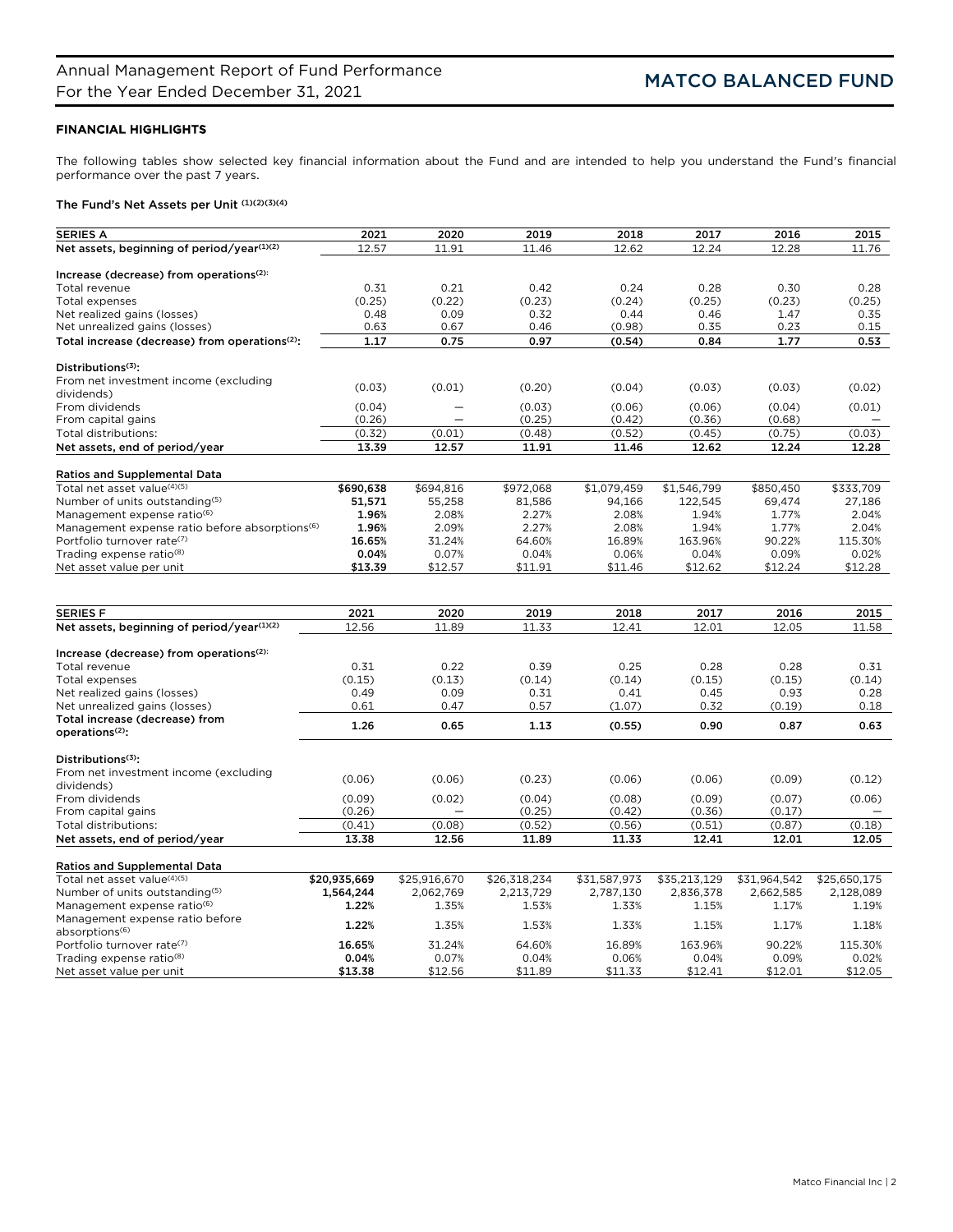# Annual Management Report of Fund Performance For the Year Ended December 31, 2021<br>For the Year Ended December 31, 2021

| <b>SERIES N</b>                                            | 2019      | 2018      |
|------------------------------------------------------------|-----------|-----------|
| Net assets, beginning of period/year(1)(2)                 | 9.16      |           |
|                                                            |           |           |
| Increase (decrease) from operations <sup>(2):</sup>        |           |           |
| Total revenue                                              | 0.34      | 3.23      |
| Total expenses                                             | (0.05)    | (0.04)    |
| Net realized gains (losses)                                | 0.26      | 0.03      |
| Net unrealized gains (losses)                              | 0.43      | (3.22)    |
| Total increase (decrease) from operations <sup>(2)</sup> : | 0.98      |           |
| Distributions <sup>(3)</sup> :                             |           |           |
| From net investment income (excluding dividends)           | (0.25)    | (0.14)    |
| From dividends                                             | (0.03)    | (0.08)    |
| From capital gains                                         | (0.20)    | (0.34)    |
| Return of capital                                          |           |           |
| Total distributions:                                       | (0.48)    | (0.56)    |
| Net assets, end of period/year                             |           | 9.16      |
| <b>Ratios and Supplemental Data</b>                        |           |           |
| Total net asset value <sup>(4)(5)</sup>                    | $$-$      | \$1,383   |
| Number of units outstanding(5)                             |           | 151       |
| Management expense ratio <sup>(6)</sup>                    | 0.90%     | 0.74%     |
| Management expense ratio before absorptions <sup>(6)</sup> | 1,325.93% | 9,342.18% |
| Portfolio turnover rate <sup>(7)</sup>                     | 64.60%    | 16.89%    |
| Trading expense ratio <sup>(8)</sup>                       | 0.04%     | 0.06%     |
| Net asset value per unit                                   | \$—       | \$9.16    |

| <b>SERIES O</b>                                               | 2021       | 2020       | 2019       | 2018                                                    | 2017       | 2016       | 2015                                      |
|---------------------------------------------------------------|------------|------------|------------|---------------------------------------------------------|------------|------------|-------------------------------------------|
| Net assets, beginning of period/year(1)(2)                    | 12.54      | 11.87      | 11.32      | 12.38                                                   | 11.96      | 12.00      | 11.53                                     |
| Increase (decrease) from operations <sup>(2):</sup>           |            |            |            |                                                         |            |            |                                           |
| Total revenue                                                 | 0.32       | 0.22       | 0.42       | 0.25                                                    | 0.28       | 0.29       | 0.30                                      |
| Total expenses                                                | (0.01)     | (0.01)     | (0.01)     | (0.01)                                                  | (0.02)     | (0.03)     | (0.02)                                    |
| Net realized gains (losses)                                   | 0.49       | 0.10       | 0.33       | 0.42                                                    | 0.45       | 0.92       | 0.28                                      |
| Net unrealized gains (losses)                                 | 0.59       | 0.55       | 0.43       | (1.07)                                                  | 0.33       | (0.22)     | 0.16                                      |
| Total increase (decrease) from operations <sup>(2)</sup> :    | 1.39       | 0.86       | 1.17       | (0.41)                                                  | 1.04       | 0.96       | 0.72                                      |
| Distributions <sup>(3)</sup> :                                |            |            |            |                                                         |            |            |                                           |
| From net investment income (excluding<br>dividends)           | (0.12)     | (0.16)     | (0.35)     | (0.15)                                                  | (0.14)     | (0.17)     | (0.20)                                    |
| From dividends                                                | (0.16)     | (0.05)     | (0.05)     | (0.10)                                                  | (0.13)     | (0.11)     | (0.10)                                    |
| From capital gains                                            | (0.26)     |            | (0.25)     | (0.42)                                                  | (0.36)     | (0.70)     |                                           |
| Total distributions:                                          | (0.54)     | (0.21)     | (0.65)     | (0.67)                                                  | (0.63)     | (0.98)     | (0.30)                                    |
| Net assets, end of period/year                                | 13.35      | 12.54      | 11.87      | 11.32                                                   | 12.38      | 11.96      | 12.00                                     |
| <b>Ratios and Supplemental Data</b>                           |            |            |            |                                                         |            |            |                                           |
| Total net asset value(4)(5)                                   |            |            |            | \$192,667,095 \$172,126,708 \$170,761,593 \$141,713,687 |            |            | \$162.253.865 \$137.811.616 \$105.419.856 |
| Number of units outstanding(5)                                | 14,432,604 | 13,728,663 | 14,390,522 | 12,523,886                                              | 13,105,062 | 11,521,788 | 8,781,664                                 |
| Management expense ratio <sup>(6)</sup>                       | 0.17%      | 0.29%      | 0.48%      | 0.28%                                                   | 0.10%      | 0.12%      | 0.13%                                     |
| Management expense ratio before<br>absorptions <sup>(6)</sup> | 0.17%      | 0.30%      | 0.48%      | 0.28%                                                   | 0.10%      | 0.12%      | 0.13%                                     |
| Portfolio turnover rate <sup>(7)</sup>                        | 16.65%     | 31.24%     | 64.60%     | 16.89%                                                  | 163.96%    | 90.22%     | 115.30%                                   |

Trading expense ratio(8) 0.04% 0.07% 0.04% 0.06% 0.04% 0.09% 0.02% Net asset value per unit \$13.35 (1) This information is derived from the Fund's audited annual financial statements. Per unit amounts are for the periods for increases (decreases) and points in time for distributions,

as applicable, and are not intended to be a reconciliation of opening and closing net assets.

(2) Net assets and distributions are based on the actual number of units outstanding at the relevant time. The increase (decrease) from operations is based on the weighted average number of units outstanding over the financial period.

(3) Distributions were paid in cash/reinvested in additional units of the Fund, or both.

The information is prepared in accordance with IFRS which uses the last trade price for investments that are traded in an active market where quoted prices are readily and (4) The information is prepared in accordance with the use of unobservable inputs

(5) This information is provided as at the year shown, as applicable, except Series N for 2018 which are from inception February 6, 2018 through December 31, 2018.

(6) Management expense ratio is based on total expenses for the stated period and is expressed as an annualized percentage of daily average net asset value during the year/ period.

(7) The Fund's portfolio turnover rate indicates how actively the Fund's portfolio advisor manages its portfolio investments. A portfolio turnover rate of 100% is equivalent to the Fund buying and selling all of the securities in its portfolio once in the course of the period. The higher a fund's portfolio turnover rate in a period, the greater the trading costs payable by the fund in the period, and the greater the chance of an investor receiving taxable capital gains in the period. There is not necessarily a relationship between a high turnover rate and the performance of a fund.

(8) The trading expense ratio represents total commissions and other portfolio transaction costs expressed as an annualized percentage of daily average net assets during the year/ period.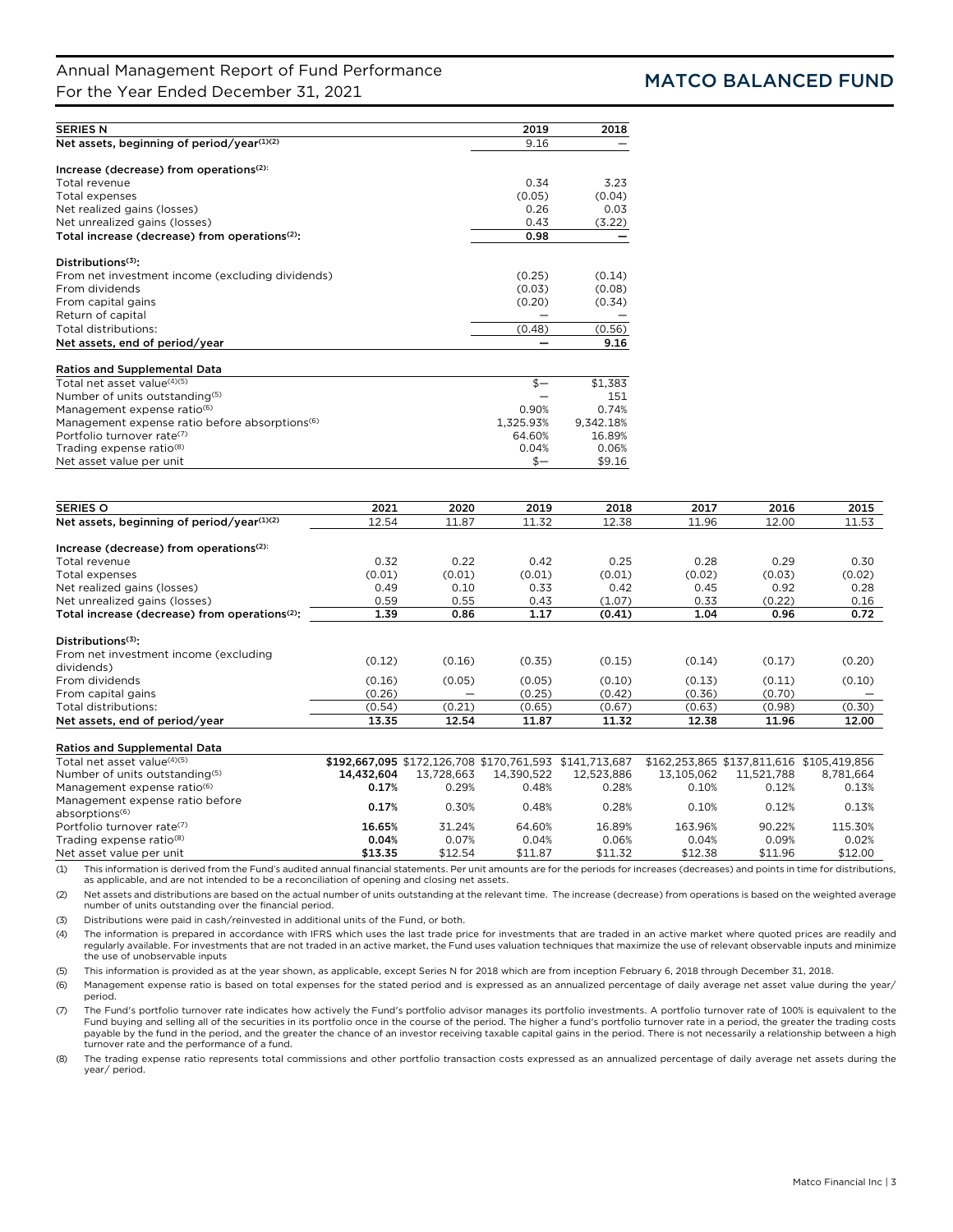## Management Fees

The annual management fee rates, exclusive of sales taxes, are 1.75%, 1.00% and 0.50% for Series A, F and N respectively. No management fees are charged directly to Series O.

During the year ended December 31, 2021, management fees totaled \$231,241 (year ended December 31, 2020 - \$266,469). Included in liabilities at December 31, 2021 is \$19,211 (December 31, 2020 - \$23,144) in respect of these fees.

All management fees paid by Series F and N were applied to cover portfolio management and other services provided to the Fund by the Manager. No such fees were used to pay for external portfolio advisory fees, trailing or other sales commissions. Of management fees paid on Series A, 57.14% were used to pay for trailing and other dealer sales commissions, the remaining 42.86% covered portfolio management and other services provided to the Fund by the Manager.

## PAST PERFORMANCE

This section shows how the Fund has performed in the past. The performance information shown assumes that all distributions made by the investment fund in the periods shown were reinvested in additional securities of the fund. The performance information does not take into account: sales, redemption, and distribution or other optional charges, that would have reduced returns or performance. The past performance of the Fund is not necessarily an indication of how it will perform in the future.

## Year-By-Year Returns

The bar charts that follow show the performance of each series of the Fund for the ten most recently completed financial years. The charts show, in percentage terms, how an investment made on January 1 would have increased or decreased by December 31st of the fiscal year (except 2018, as noted below).



\*Series N returns for 2018 is from inception February 6, 2018 to December 31, 2018 and for 2019 is from January 1, 2019 through liquidation December 26, 2019.

## Annual Compound Returns

|                              | <b>Series A</b> | Series F | <b>Series N</b> | Series O | <b>Blended Benchmark**</b> |
|------------------------------|-----------------|----------|-----------------|----------|----------------------------|
| Year                         | Э.1%            | 9.9%     | -               | 11.1%    | 9.9%                       |
| 3 Year                       | .6%             | 8.6%     |                 | 9.8%     | 11.1%                      |
| 5 Year                       | 4.8%            |          |                 | 6.8%     | '.3%                       |
| 10 Year                      | 5.9%            | 6.8%     | -               | 7.9%     | 7.0%                       |
| Since Inception <sup>+</sup> |                 |          | 3.9%            | -        | 14.9%                      |

+Since inception values are only reported for Series N as all other series have more than 10 years of available data. Since inception values for Series N are from February 6, 2018 to December 26, 2019.

\*\* The Blended Benchmark is 50% iShares Core Canadian Universe Bond Index ETF, 25% iShares Core S&P/TSX Capped Composite Index ETF, and 15% Vanguard Total World Stock ETF, during the year. The Blended Benchmark constituents reflect congruent allocations, risk exposures and track performance closely over long periods of time. Given Matco's private client investor base, who often look at ETFs as a substitute for active investment solutions, the ETF better fulfills the investable portion of the benchmark suitability criteria. Matco has chosen to be consistent across all mandates by benchmarking against ETFs for this reason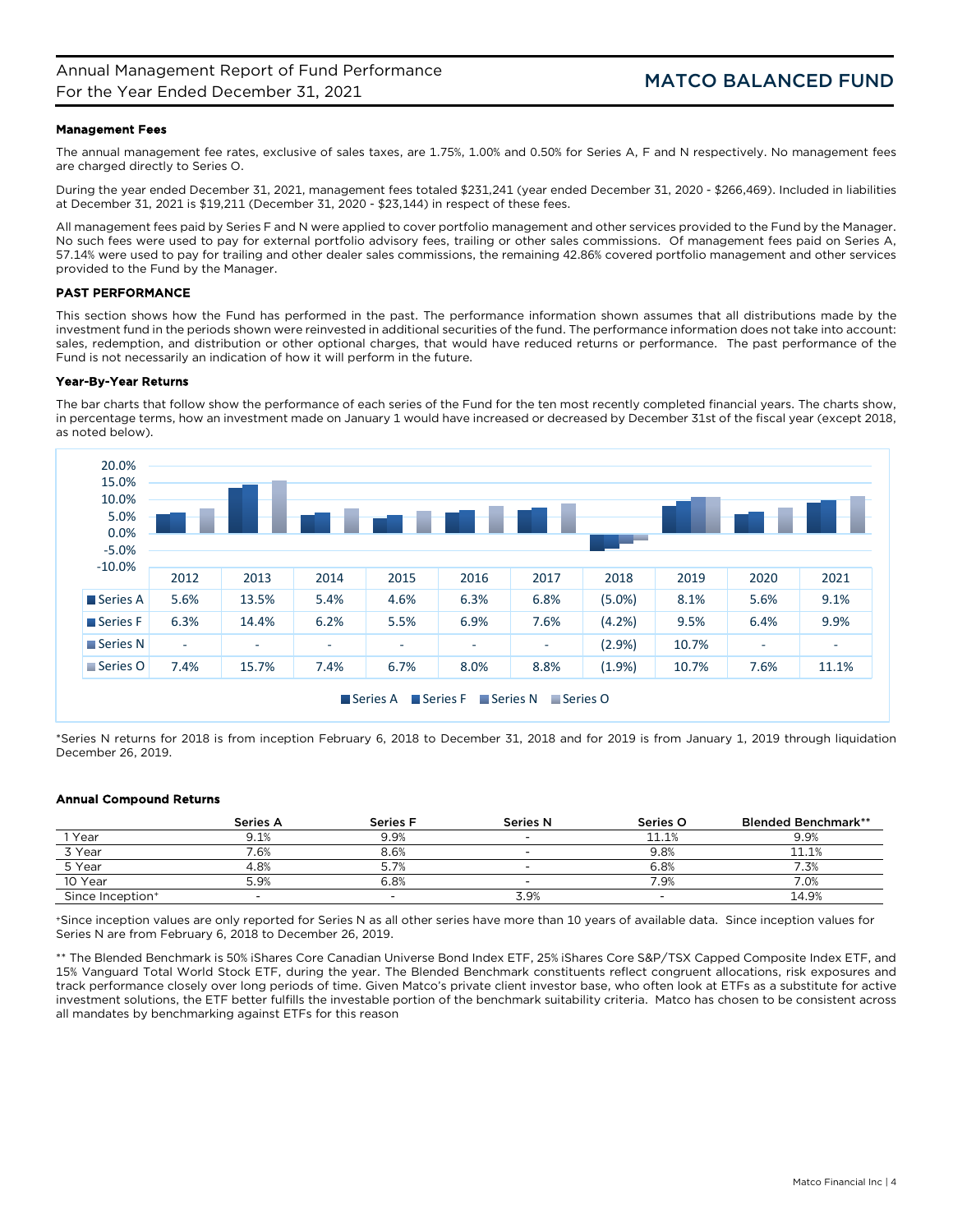# SUMMARY OF INVESTMENT PORTFOLIO

| <b>Sector Allocation</b>                        | % of Net Asset Value |
|-------------------------------------------------|----------------------|
| Fixed Income                                    | 39.6                 |
| Canadian Equity                                 | 30.3                 |
| Global Equity                                   | 27.8                 |
| Cash                                            | 2.4                  |
| Other Net Assets (Liabilities)                  | (0.1)                |
|                                                 |                      |
| Top Holdings*                                   | % of Net Asset Value |
| Matco Canadian Equity Income Fund, Series O     | 20.5                 |
| Matco Fixed Income Fund. Series O               | 29.9                 |
| Matco Global Equity Fund, Series O              | 27.8                 |
| Matco Small Cap Fund, Series O                  | 9.8                  |
| iShares DEX Floating Rate Note Index Fund       | 4.9                  |
| iShares Interest Rate Hedged Corporate Bond ETF | 4.8                  |
| Cash                                            | $2\Delta$            |

Cash 2.4 Total Net Asset Value  $$214,293,402$ 

\*The top 25 positions are required to be disclosed in the Summary of Investment Portfolio. As at the reporting date, the Fund held fewer than 25 positions. All positions are therefore presented.

The summary of investment portfolio may change due to ongoing portfolio transactions of the investment fund. A quarterly update is available on our website at [www.matcofinancialinc.com](http://www.matcofinancialinc.com/) or can be requested by calling 1.877.539.5743 or by writing to us at 350, 440-2nd Avenue SW, Calgary AB T2P 5E9.